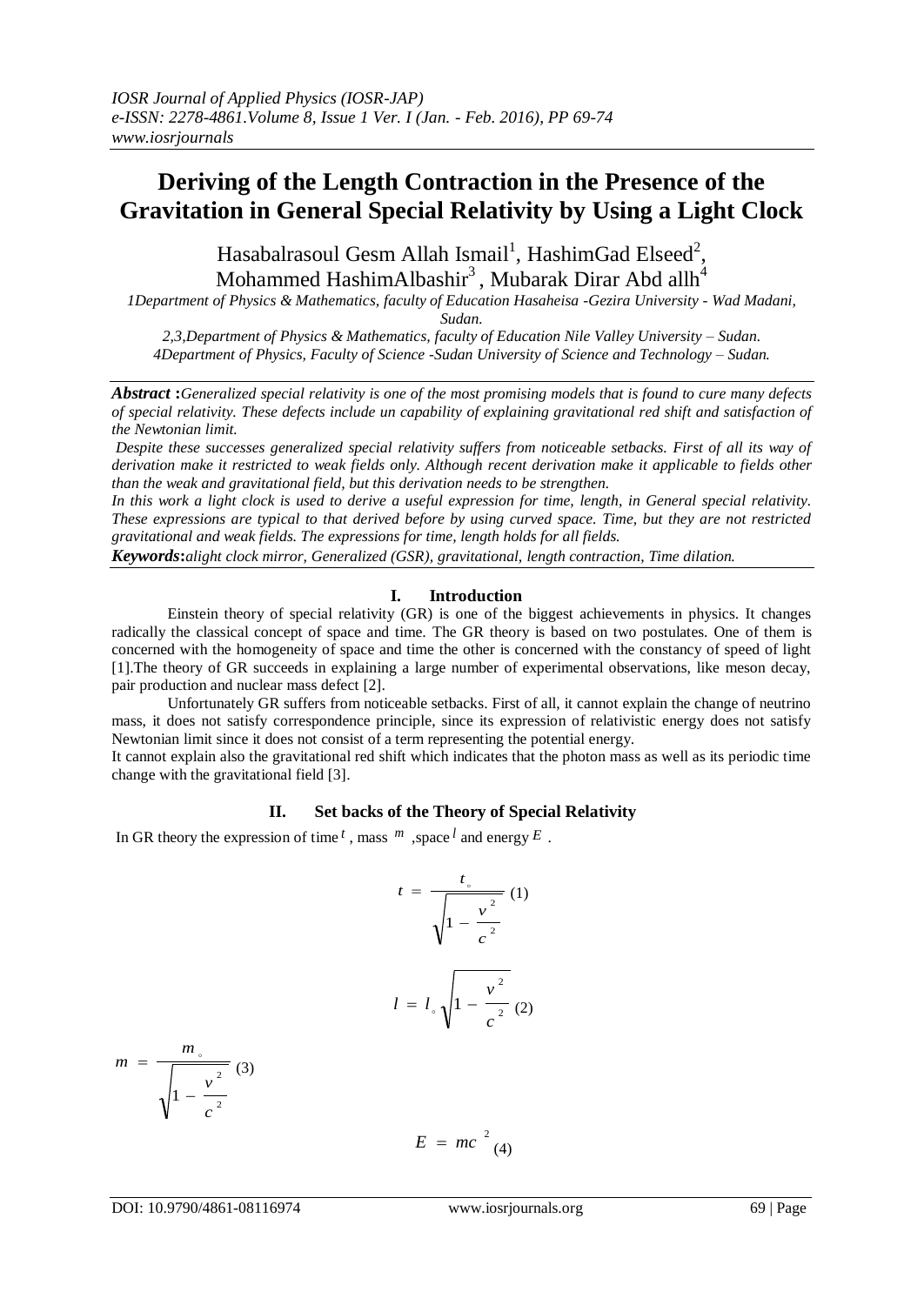Where  $t_1, l_2, m_3$  stands for time, length, and mass in arrest frame While  $t_1, l_2, m_3$ , and  $m$  represents time, length and mass in frame moving with velocity v with respect to the rest frame.

The expression of relativistic energy in the Newtonian limit , where the light speed is law is given by [4,5,6,7].

$$
E = m_{\circ} c^{2} \left( \left( 1 - \frac{v^{2}}{c^{2}} \right) \right)^{\frac{-1}{2}} \approx m_{\circ} c^{2} \left( 1 + \frac{1}{2} \frac{v^{2}}{c^{2}} \right)
$$
  

$$
E \approx m_{\circ} c^{2} + \frac{1}{2} m_{\circ} v^{2}
$$
  
(5)

This is not typical to the Newton expression of energy[8].

 $E = \frac{1}{2} m v^2 + V = T + V$ 2 1  $\circ$ (6)

Since it does not consist of an expression representing the potential energy.

The gravitational red shift phenomenon is also related to GR. It is concerned with the change of photon frequency from  $f$  to  $f'$  when it enters a gravitational field of potential  $V$ . According to the principle of Newtonian energy conservation

$$
hf = hf + V \quad (7)
$$

Since the photon energy is also given by (4) it follows that

$$
hf = m'c^2
$$
  

$$
hf = mc^{2}
$$
 (8)

Thus

2  $\frac{1}{c} - m = \frac{1}{c}$  $m^{2} c^{2} = mc^{2} + V$  $\Delta m = m - m = \frac{V}{m}$ (9)

Equation **(9)** indicates that the photon mass changes with the potential which is in direct conflict with the equation **(3)** , which states that the mass does not change with the potential *V* [9].

#### **III. General Expression for Kinetic and Potential Energy**

The ordinary relation between mass  $m$ , velocity  $v$ , force  $F$ , and potential  $v$  is given by

$$
m\,\frac{dv}{dt} = F = -\nabla\ V = -\frac{\partial\,V}{\partial\,x}\,(10)
$$

For *m* independent of *x* and  $\phi$  dependent on *x* only [9].

When

$$
V = m \phi
$$

$$
m \frac{dv}{dx} \frac{dx}{dt} = -m \frac{d\phi}{dx}
$$
  

$$
m \int_{v_0}^{v} v dv = -m \int_{0}^{\phi} d\phi
$$
  
(12)

Hence

$$
\frac{1}{2}m[v^2 - v_0^2] = -m \phi
$$
\n(13)

Eliminating *m* form both sides of equation (13) yields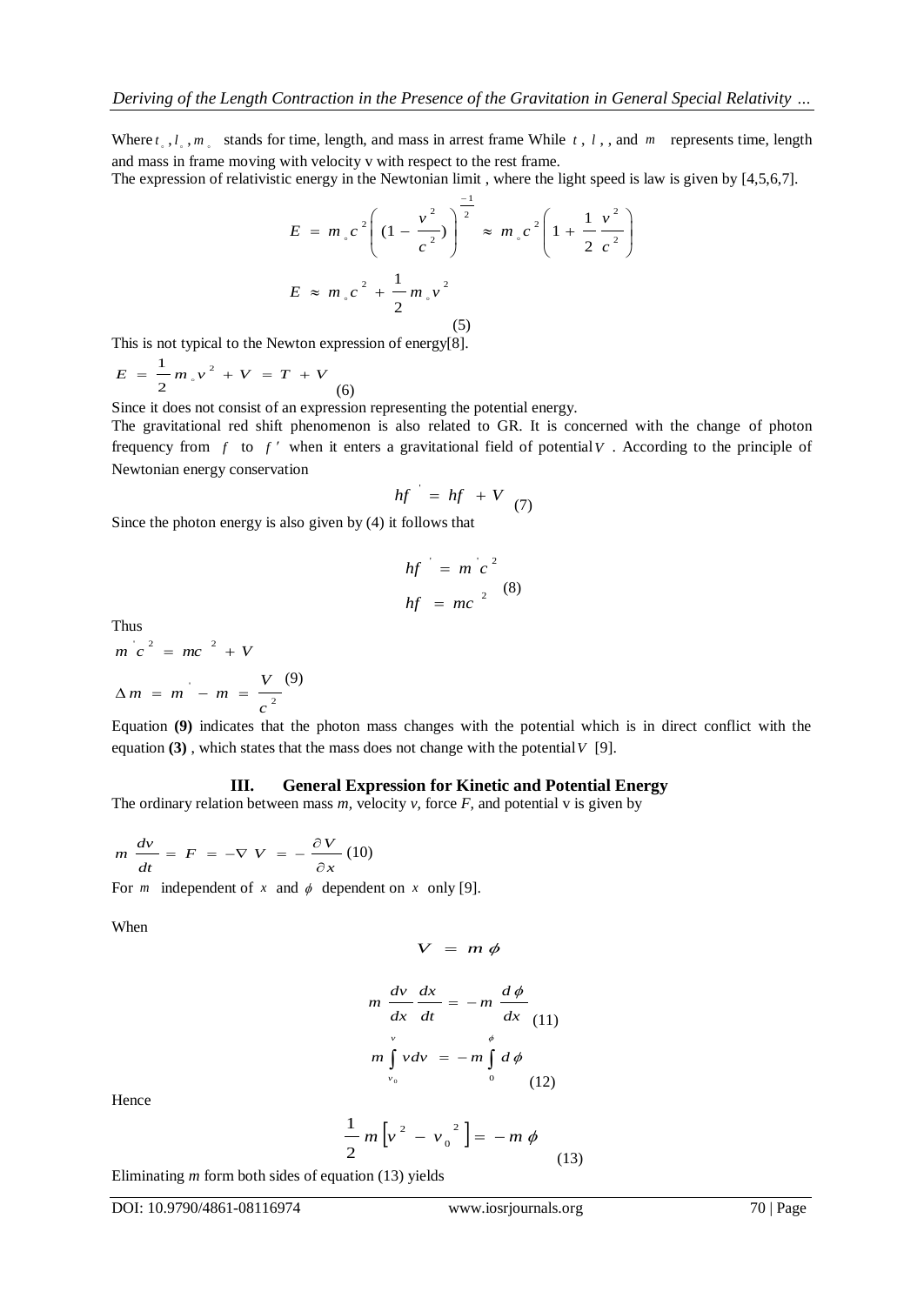*Deriving of the Length Contraction in the Presence of the Gravitation in General Special Relativity …*

$$
v^2 = v_0^2 - 2\phi_{(14)}
$$

This can be also be derived from the relation

$$
v2 = v02 - 2ay (15)
$$

$$
V = potential = Fy (16)
$$

 $may = m \phi$  $\phi = ay$ 

For particles moving down ward, we replace v by  $\frac{v}{x}$  to get

$$
v_0^2 = v_f^2 - 2\phi \ (17)
$$

## **IV. Derivation of Time Dilation in the presence of Fields**

Consider an attractive field like gravitational field. Let a light mirror of length  $l_{\circ}$  move down ward with initial speed  $v<sub>o</sub>$ .



**Figure (1) a clock in free space**

When clock moving up its speed be comes  $\nu$  at a time  $t$ .

For the clock in free space the time to is given by



**Figure (2) For a clock moving under the action of the field**

$$
y = vt
$$

$$
x = l_{0 (19)}
$$

The velocity  $v_f$  and the vertical displacement y can be expressed in terms of the initial velocity  $v_s$  and acceleration *a* as follows

$$
v_f = v_s + at
$$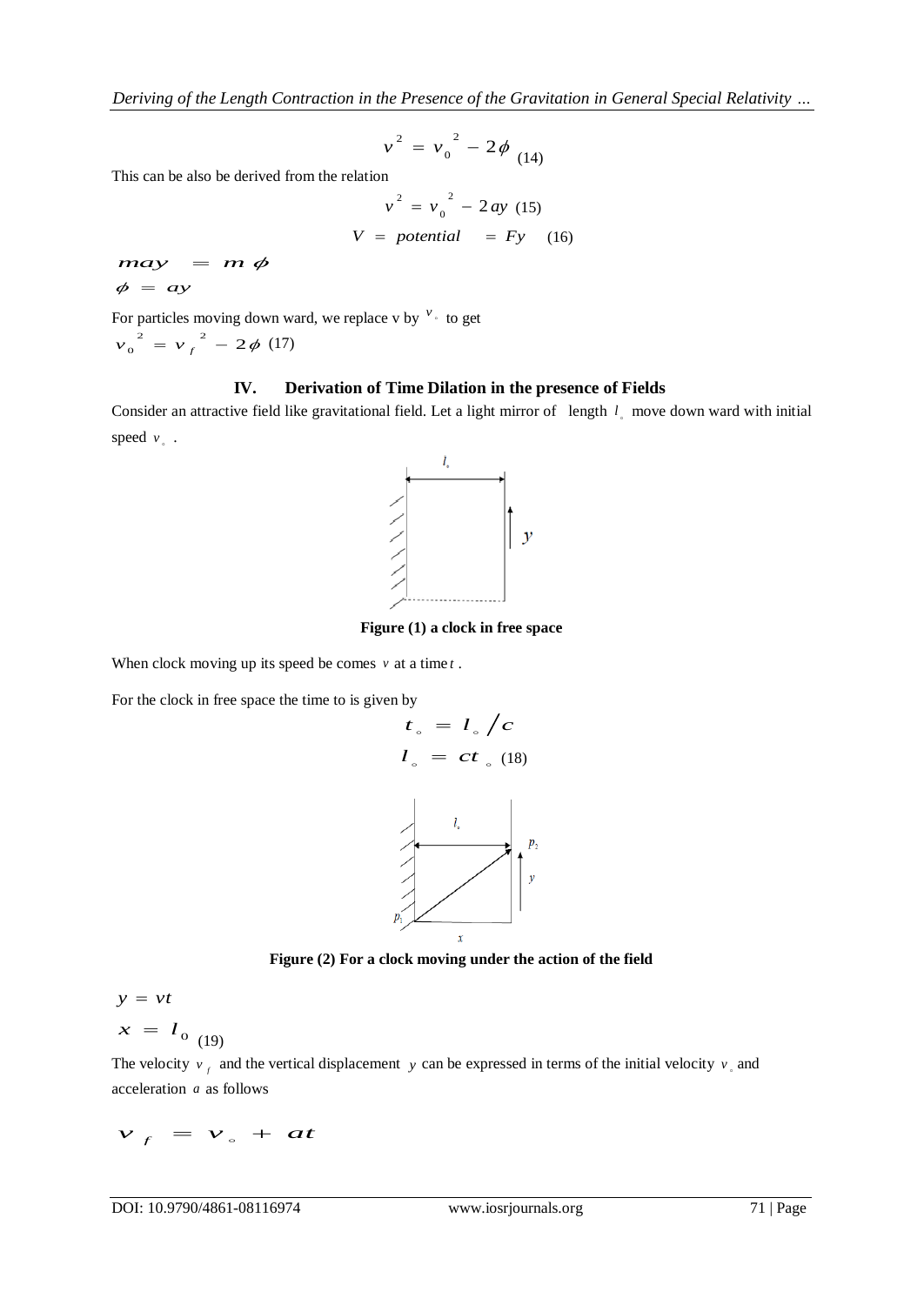$$
y = v_{0}t + \frac{1}{2}at^{2} = (v_{0} + \frac{1}{2}at)t
$$

Since the average velocity  $\nu$  is given by

$$
v = \frac{v_{\circ} + v_{f}}{2}
$$

$$
= \frac{2v_{\circ} + at}{2}
$$

$$
= v_{\circ} + \frac{1}{2}at
$$
(20)

It follows that

But



**Figure** (3) light moving with speed  $c$  form  $p_1$  to  $p_2$ 

Assuming the light moving with speed  $c$  form  $p_1$  to  $p_2$  in a trajectory inclined to the vertical plane one can get

$$
c^{2}t^{2} = l_{0}^{2} + y^{2} = c^{2}t_{0}^{2} + y^{2}
$$

$$
y = vt
$$

$$
y^{2} = v^{2}t^{2}
$$

$$
c^{2}[1 - v^{2}/c^{2}]t^{2} = c^{2}t_{0}^{2}(21)
$$

Using relations (17) and (20) , one gets

$$
v^{2} = \frac{(v_{0} + v_{f})^{2}}{4} = \frac{v_{0}^{2} + v_{f}^{2} + 2v_{0}v_{f}}{4}
$$
 (22)  

$$
v^{2} = \frac{4v_{f}^{2} - 8\phi}{4} = v_{f}^{2} - 2\phi
$$
 (23)

$$
t = \frac{t_0}{\sqrt{1 - v^2/c^2}} = \frac{t_0}{\sqrt{1 + \frac{2\phi}{c^2} - \frac{v^2}{c^2}}}
$$
\n(24)

This expression holds for any field [10].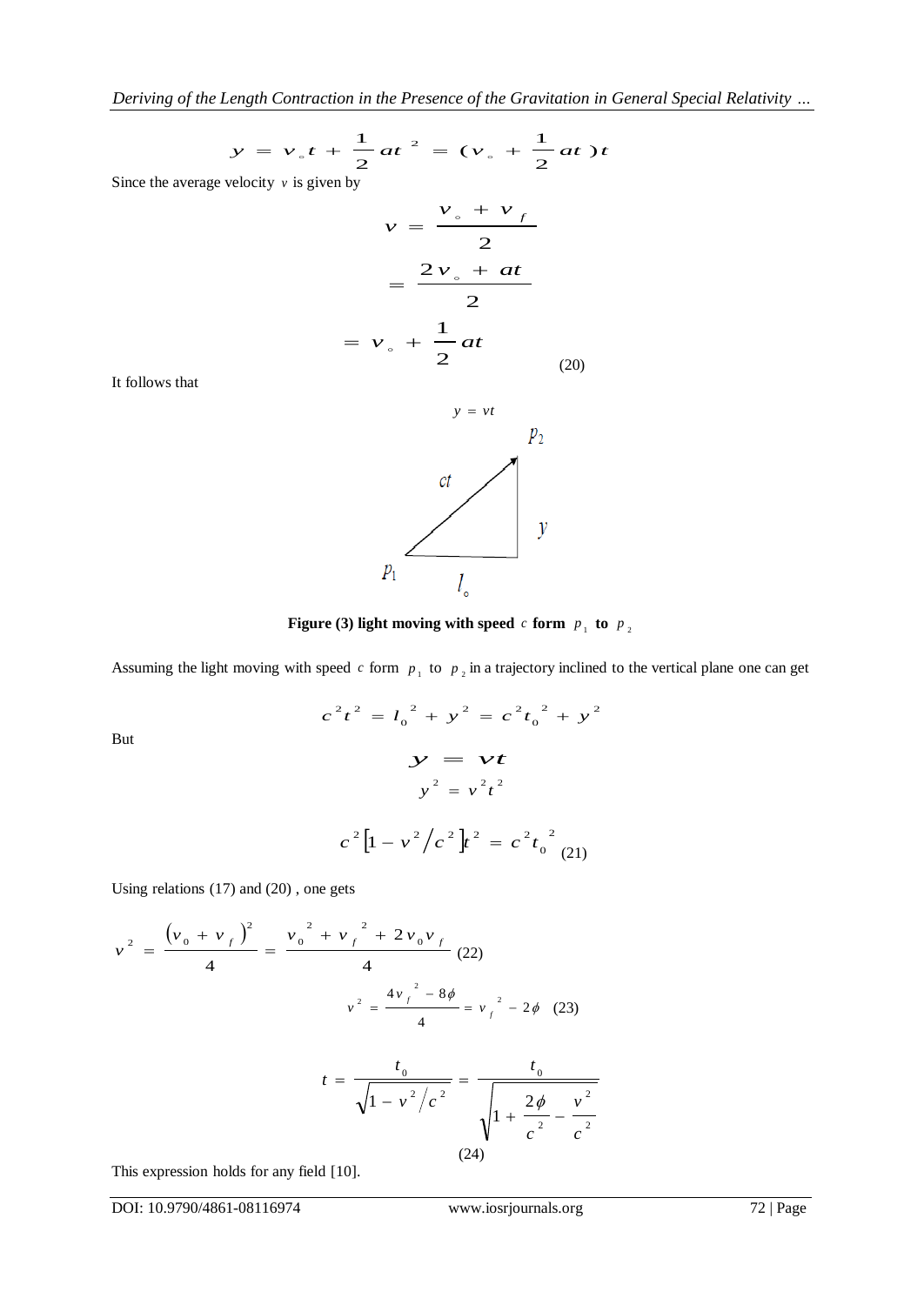**V. Derivation of Length Contraction in the presence of Fields** Consider a rod moving down ward with respect to a clock with speed *v*.



**Figure (4) A rod moving down ward**

For observer at rest with respect to a rod, this rod is at rest with respect to him. Thus its length is equal to  $l_{\circ}$ . But the clock is moving with respect to him. Hence the time is given according to equation (22)

$$
t = \frac{t_0}{\sqrt{1 + \frac{2\phi}{c^2} - \frac{v^2}{c^2}}}
$$
 (25)

Thus the speed for him is given by

$$
v = \frac{L_o}{t_{(26)}}
$$

For observer at rest with respect to clock. The clock is at rest with respect to him .

Thus the time is  $t_{\circ}$ . But the rod is moving with respect to him. Thus the rod length is  $l$ . The speed is given by

$$
v = \frac{L}{t_0}
$$

$$
\frac{L}{t} = \frac{L_0}{t}
$$
 (27)

Thus the length in the presence of the field is given by

$$
L = L_0 \left( \frac{t_{\circ}}{t} \right) = L_0 \sqrt{1 + \frac{2\phi}{c^2} - \frac{v^2}{c^2}}
$$
 (28)

This expression holds for any fields.

# **VI. Discussion**

A useful expression for time and length Contraction were found in equations (24) and (28). These expressions were derived by considering a light mirror clock moving in a field. The motion of this clock is obeys the ordinary equations of motion in any arbitrary field. Fortunately the two expressions are found to be typical to that obtained in GSR.

## **VII. Conclusion**

The expressions for time and length by using a light clock to derive GSR, shows that the GSR can hold for any field, gravitational or non-gravitational, this derivation holds for any fields